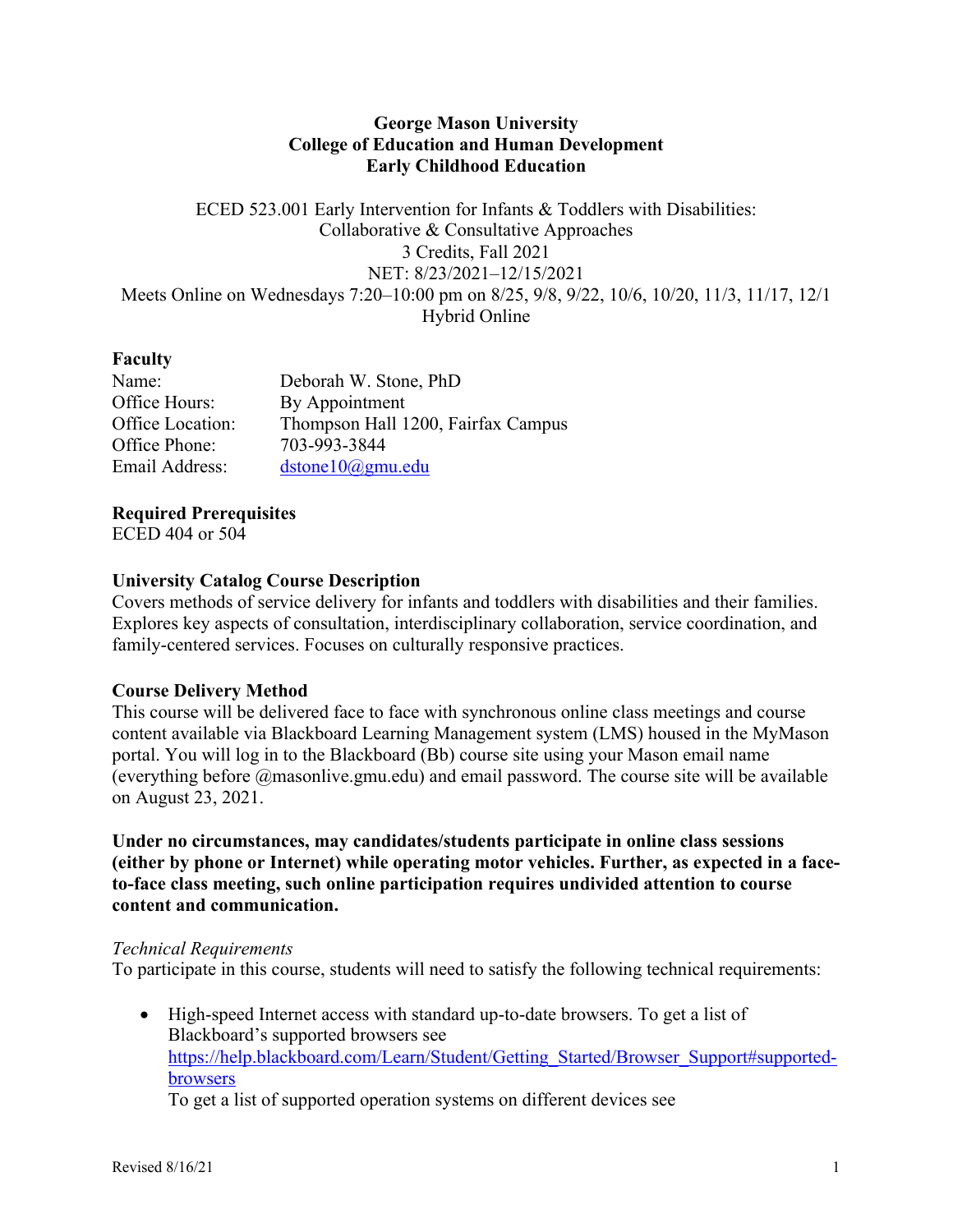https://help.blackboard.com/Learn/Student/Getting\_Started/Browser\_Support#testeddevices-and-operating-systems

- Students must maintain consistent and reliable access to their GMU email and Blackboard, as these are the official methods of communication for this course.
- Students will need a headset microphone for use with the Zoom or Blackboard Collaborate web conferencing tool.
- Students may be asked to create logins and passwords on supplemental websites and/or to download trial software to their computer or tablet as part of course requirements.
- The following software plug-ins for PCs and Macs, respectively, are available for free download:
	- o Adobe Acrobat Reader: https://get.adobe.com/reader/
	- o Windows Media Player: https://support.microsoft.com/en-us/help/14209/getwindows-media-player
	- o Apple Quick Time Player: www.apple.com/quicktime/download/

## *Expectations*

- Course Week: Our course week will begin on Monday and end on Sunday, with synchronous classes every other Wednesday.
- Log-in Frequency: Students must actively check the course Blackboard site and their GMU email for communications from the instructor, class discussions, and/or access to course materials at least 4 times per week.
- Participation: Students are expected to actively engage in all course activities throughout the semester, which includes viewing all course materials, completing course activities and assignments, and participating in course discussions and group interactions.
- Technical Competence: Students are expected to demonstrate competence in the use of all course technology. Students who are struggling with technical components of the course are expected to seek assistance from the instructor and/or College or University technical services.
- Technical Issues: Students should anticipate some technical difficulties during the semester and should, therefore, budget their time accordingly. Late work will not be accepted based on individual technical issues.
- Workload: Please be aware that this course is **not** self-paced. Students are expected to meet *specific deadlines* and *due dates* listed in the **Class Schedule** section of this syllabus. It is the student's responsibility to keep track of the weekly course schedule of topics, readings, activities and assignments due.
- Instructor Support: Students may schedule a one-on-one meeting to discuss course requirements, content, or other course-related issues. Those unable to come to a Mason campus can meet with the instructor via telephone or web conference. Students should email the instructor to schedule a one-on-one session, including their preferred meeting method and suggested dates/times.
- Netiquette: The course environment is a collaborative space. Experience shows that even an innocent remark typed in the online environment can be misconstrued. Students must always re-read their responses carefully before posting them, so as others do not consider them as personal offenses. *Be positive in your approach with others and diplomatic in selecting your words*. Remember that you are not competing with classmates, but sharing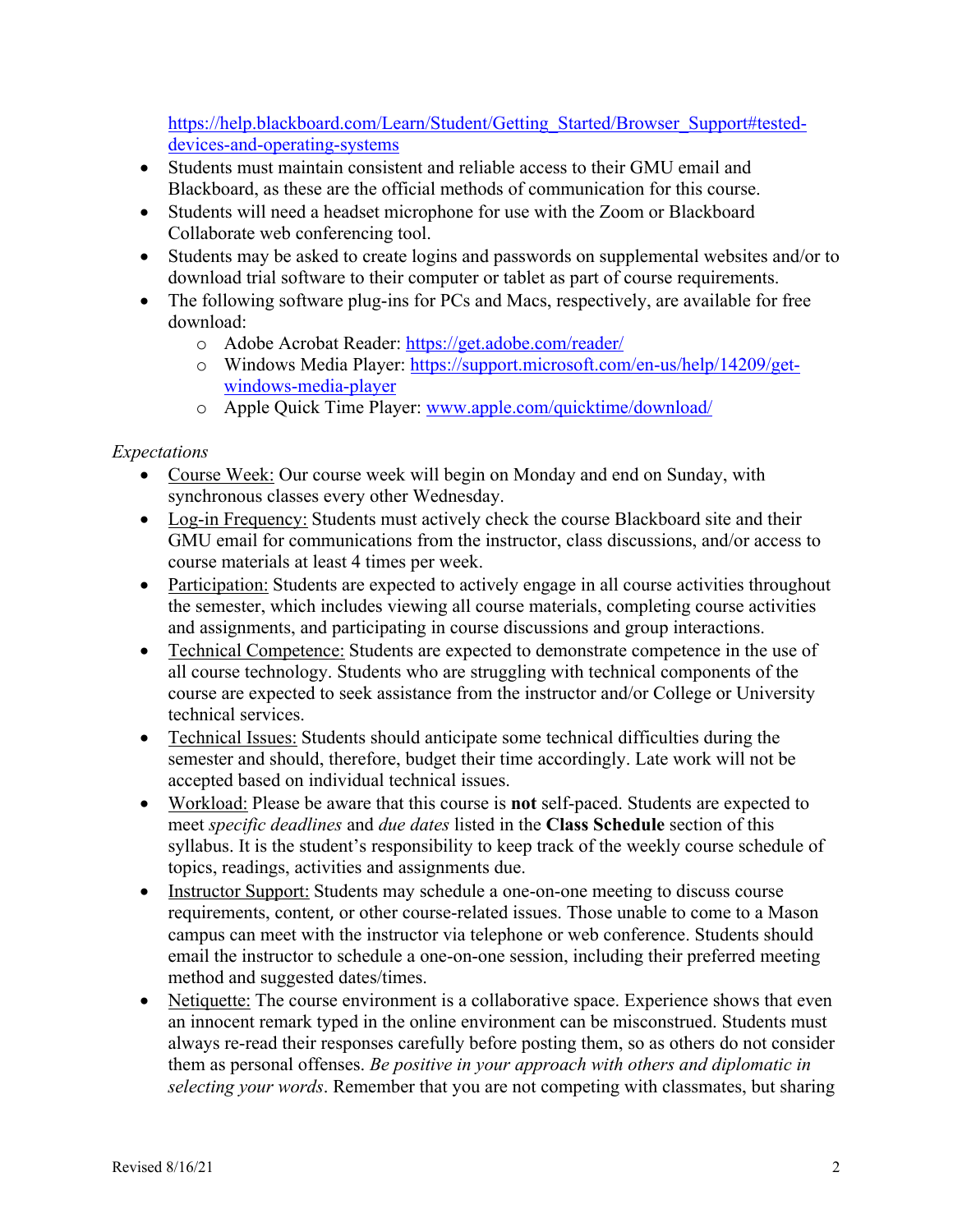information and learning from others. All faculty are similarly expected to be respectful in all communications.

• Accommodations: Online learners who require effective accommodations to ensure accessibility must be registered with George Mason University Disability Services.

## **Learner Outcomes or Objectives**

This course is designed to enable students to do the following:

- 1. Identify skills needed for consultation, case management, collaboration, coaching, mentoring, and co-teaching with families, educators, related service providers, and other human service professionals to support infant toddler access to and participation in natural, inclusive, least restrictive environments.
- 2. Explain how identified skills are applied for effective service coordination; interagency coordination; training, managing, and monitoring paraprofessionals; and facilitating transition of infants, toddlers, and their families from Part C services.
- 3. Discuss current key issues and controversies confronting early intervention programs and services.
- 4. Describe key components of IDEA 2004 (P.L. 108-446), Part C, and current regulations and procedures for early intervention service eligibility, Individualized Family Service Plan (IFSP) development, and transition planning.
- 5. Demonstrate knowledge of theories, including adult learning theory, and techniques of family-centered intervention that consider cultural and linguistic influences, family dynamics, and complex human issues.
- 6. Describe techniques and current practices to complete functional assessments, observations, interviews, and progress monitoring following the principles of early intervention.
- 7. Develop an IFSP, based on family needs and priorities as well as authentic assessment results, that includes functional outcomes and identifies service delivery to support success and functionality in all settings where same-age, typically developing peers would be located.
- 8. Create an intervention plan to support IFSP outcomes that integrates developmentally appropriate and routines-based intervention techniques in the areas of self-help, motor, cognitive, social emotional, and language and identifies methods for progress monitoring for growth compared to same-age, typically developing peers.
- 9. Describe approaches to coaching families to practice IFSP outcomes based on family priorities and individual child needs in identified developmental areas in order to enhance access and participation.
- 10. Discuss strategies for coaching parents and other education and care providers to support social and emotional skill development that assists with behavior management that is appropriate to the age of the child in his/her natural environment.
- 11. Summarize and present research focused on family-centered, routines-based intervention strategies in natural settings; coaching families; working with culturally diverse families; or another topic of interest.
- 12. Exhibit standards of professionalism, ethical standards, and personal integrity with children, families, and professionals in the field and in interactions with classmates, the instructor, and others.
- 13. Use writing as an instructional and assessment tool to generate, gather, plan, organize, and to communicate for a variety of purposes; integrate correct written conventions (i.e., grammar, usage, mechanics, and spelling); and format using current APA style.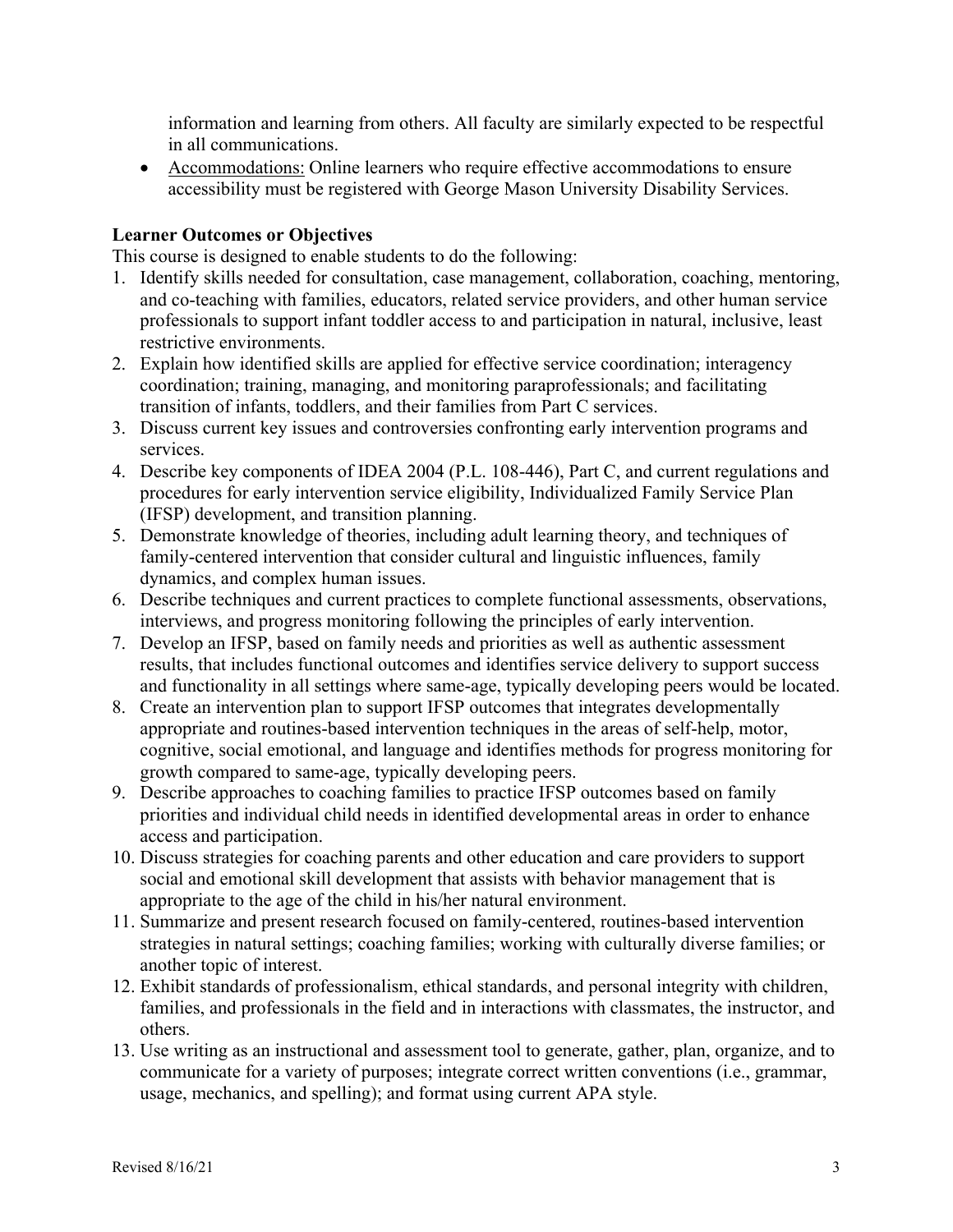**Professional Standards –** Interstate Teacher Assessment and Support Consortium (InTASC) Standards, Division of Early Childhood (DEC) Professional Preparation Standards, National Association for the Education of Young Children (NAEYC) Professional Standards and Competencies, and Virginia Professional Studies Competencies

Upon completion of this course, students will have met the following professional standards:

### **Virginia Early Childhood Special Education Endorsement Competencies**

Consultation and Collaboration Assessment Techniques Family-Centered Intervention Instructional Programs for Early Intervention

### **Required Texts**

- American Psychological Association. (2020). *Publication manual of the American Psychological Association* (7th ed.). Author. ISBN: 9781433832178
- Pletcher, L. C., & Younggren, N. O. (2013). *The early intervention workbook: Essential practices for quality services.* Brookes. ISBN: 9781598572247
- Rush, D., & Shelden, M. (2020). *The early childhood coaching handbook* (2nd ed.). Brookes. ISBN 9781681252568

### **Required Online Documents**

Center for Social Emotional Foundations on Early Learning [CSEFEL] (n. d.). *Research synthesis: Infant mental health and early care and education providers.* Retrieved from http://csefel.vanderbilt.edu/documents/rs\_infant\_mental\_health.pdf

Division for Early Childhood. (2014). DEC recommended practices in early intervention/early childhood special education 2014. Retrieved from http://www.decsped.org/recommendedpractices

#### **Online Resources**

- Centers for Disease Control and Prevention's (CDC) *Learn the Signs: Act Early*: http://www.cdc.gov/ncbddd/actearly/index.html
- Early Childhood Technical Assistance Center (ECTA): http://ectacenter.org/
- Center for Parent Information and Resources: http://www.parentcenterhub.org/
- Division of Early Childhood (DEC): http://www.dec-sped.org/
- Individuals with Disabilities Education Improvement Act Website at https://sites.ed.gov/idea/
- Individuals with Disabilities Education Act (IDEA, 2004), Part C statute https://uscode.house.gov/view.xhtml?path=/prelim@title20/chapter33/subchapter3&edition= prelim
- Virginia Early Intervention Professional Development Center https://veipd.org/main/index.html
- Virginia Individualized Family Service Plan (IFSP): http://www.infantva.org/pr-IFSP.htm
- Zero to Three (ZTT): http://zerotothree.org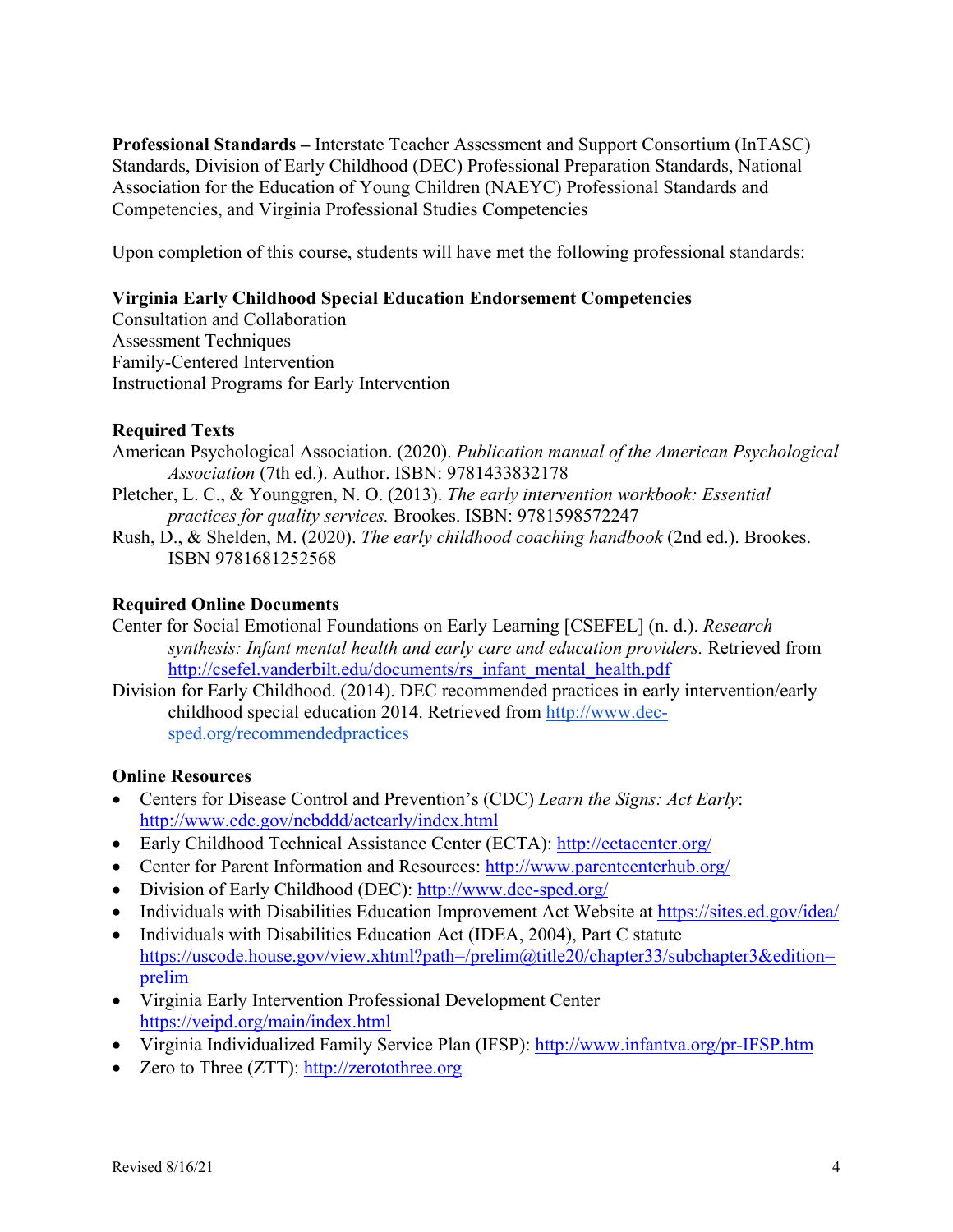#### **Course Performance Evaluation**

Students are expected to submit all assignments on time in the manner outlined by the instructor (e.g., Blackboard, Tk20/VIA, hard copy).

| <b>Assignments</b>                                             | <b>Due Dates</b> | <b>Points</b> |
|----------------------------------------------------------------|------------------|---------------|
| Attendance & Participation                                     | Ongoing          | 25            |
| Attendance and Participation Self-Evaluation                   | 12/4             |               |
| Virginia Early Intervention Certificate Courses - Initial      |                  | 20            |
| <b>Certification Modules</b>                                   |                  |               |
| Overview: Mission & Key Principles                             | 8/28             |               |
| Child Development                                              | 9/11             |               |
| <b>Effective Practices for Implementing Early Intervention</b> | 9/25             |               |
| Authentic Assessment                                           | 10/9             |               |
| The Early Intervention Process                                 | 10/9             |               |
| Responsibilities of EI Practitioners                           | 10/23            |               |
| Coaching Skills and Reflection                                 | 11/6             | 20            |
| <b>Research Summary</b>                                        | 10/2             | 10            |
| Individualized Family Service Plan (IFSP) and Intervention     |                  | 25            |
| Part 1: IFSP                                                   | 10/30            | 10            |
| Part 2: Intervention Plan                                      | 11/20            | 15            |
| Final upload to Tk20/VIA                                       | 12/4             |               |

### • **Assignments and/or Examinations**

### **Virginia Early Intervention Certificate Courses – Initial Certification (20 points)** on http://veipd.org/elearn/course/index.php?categoryid=14

The Virginia Early Intervention Professional Development Center offers an initial early intervention certification through six modules that are aligned with the Infant and Toddler Core Competencies for the Commonwealth. For this course, students are required to complete and pass the Initial Certification program, including:

- Overview: Mission and Key Principles of Early Intervention,
- The Early Intervention Process,
- Effective Practices for Implementing Early Intervention,
- Responsibilities of Early Intervention Practitioners,
- Child Development, and
- Authentic Assessment.

Students must submit a certificate of completion for each module to earn points for this assignment. Students will need these certificates during internship. It is the student's responsibility to keep all certificates of completion to submit with the infant-toddler internship documentation.

#### **Coaching Skills and Reflection (20 points)**

The purpose of this assignment is to (a) consider and reflect upon collaboration and adult learning knowledge and skills needed to effectively coach family members and care-providers during home visits, (b) analyze coaching steps observed in a video of a family receiving such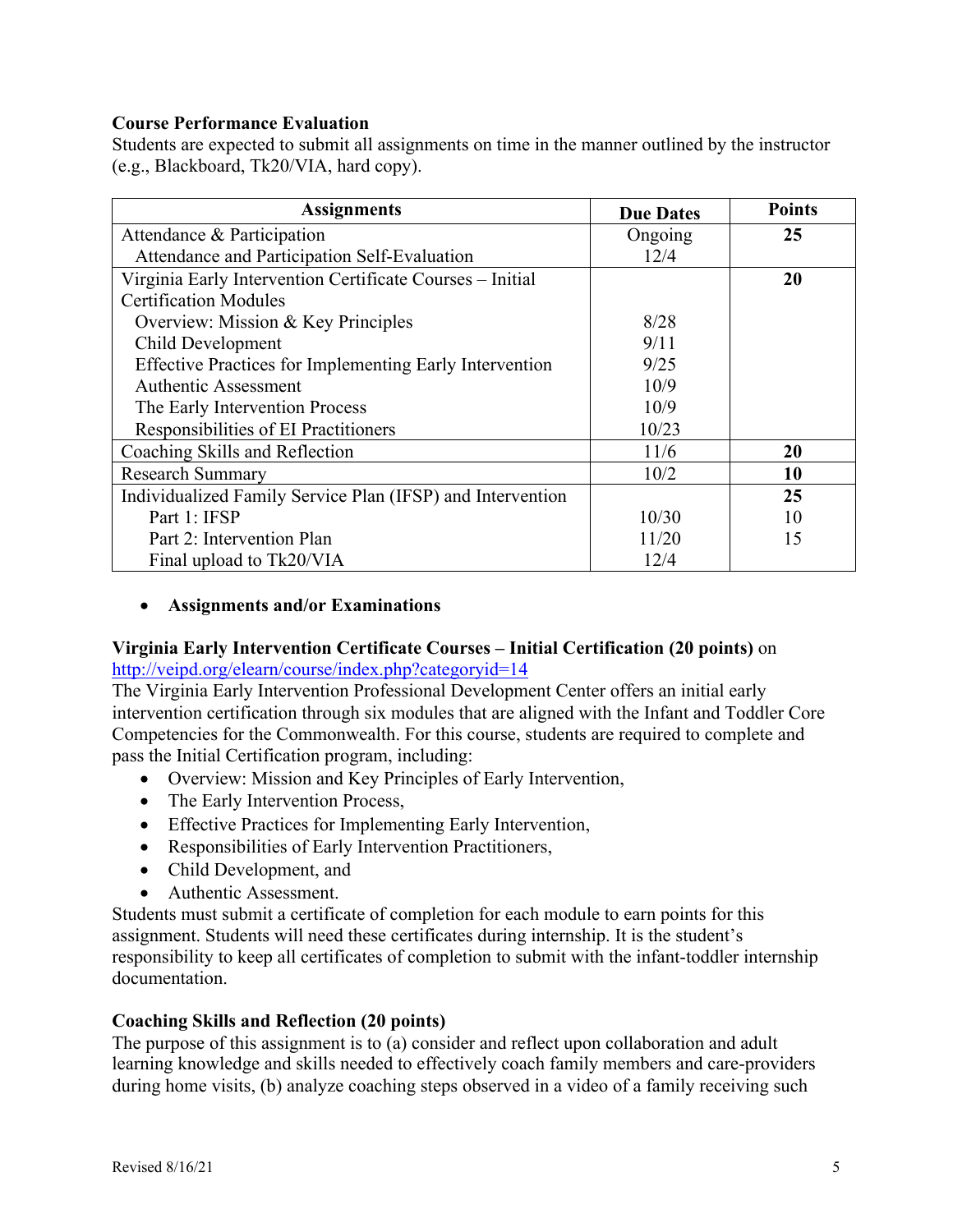services, and (c) identify their individual implicit bias that emerged while watching the video and discuss their intended strategies to address and manage their implicit bias.

Students will review resources on cultural reciprocity, effective collaboration, adult learning, family-guided routines-based intervention, and coaching and use those resources to do the following:

- 1. Identify initial assumptions about coaching in a routines-based service model to include the student's potential implicit bias and the expectations the student has of a family involved in coaching practices.
- 2. Identify three primary components of adult learning the student needs to attend to in order to effectively and successfully coach.
- 3. Analyze the coaching practices in a video provided by the instructor using the Coaching Practices Rating Scale (page 240 & 241 of The Early Childhood Coaching Handbook).
- 4. Draw connections to at least three DEC Recommended Practices (from different strands) either evident in the video OR not evident and essential to consider.
- 5. Acknowledge individual implicit bias emerging from the video and identify strategies to address and manage implicit bias.

Students will work on this assignment through embedded learning modules throughout the semester. The final submission is a three- to four-page paper with correct written conventions, that covers the above points. Note that the completed Coaching Practices Rating Scale will be included as an appendix. Students will cite current research from the course textbooks, class discussions and handouts, and/or other relevant peer-reviewed sources to support the information they provide. They will use in-text citations and include an APA-formatted reference list.

## **Research Summary (10 points)**

Students will research and summarize three articles from peer-reviewed journals focused on family-centered, routines-based intervention strategies in natural settings; coaching families; working with culturally diverse families; or another topic of interest (e.g., trauma-informed care, neonatal abstinence syndrome, specific disabilities, tele-practices, service delivery while socialdistancing, anti-bias strategies, etc.). Students will submit their topic to the instructor for approval before extensive research occurs. Students will also review the **DEC** Recommended Practices and highlight practices that are represented or can be integrated within the information found. Students will include the following details, at a minimum, in their submission:

- Topic researched
- Articles reviewed use APA format and include URL
- The primary audience for the resource (early interventionists, service coordinators, families, administrators, policymakers, etc.)
- A brief summary of the articles/information learned
- DEC Recommended practices evident in the article or that can be applied

Students will choose an option to summarize and share the information gathered, such as a written paper, an infographic, a PowerPoint or Prezi, a video, or other method approved by the instructor. Students will keep in mind that a PowerPoint or Prezi should be highly visual with minimal amount of words on a slide, so they should consider recording themselves using Kaltura Capture on Blackboard, Screencast-O-Matic, Zoom or, at a minimum, include the relevant written information in the notes sections of slides. Students must include a reference list in APA format.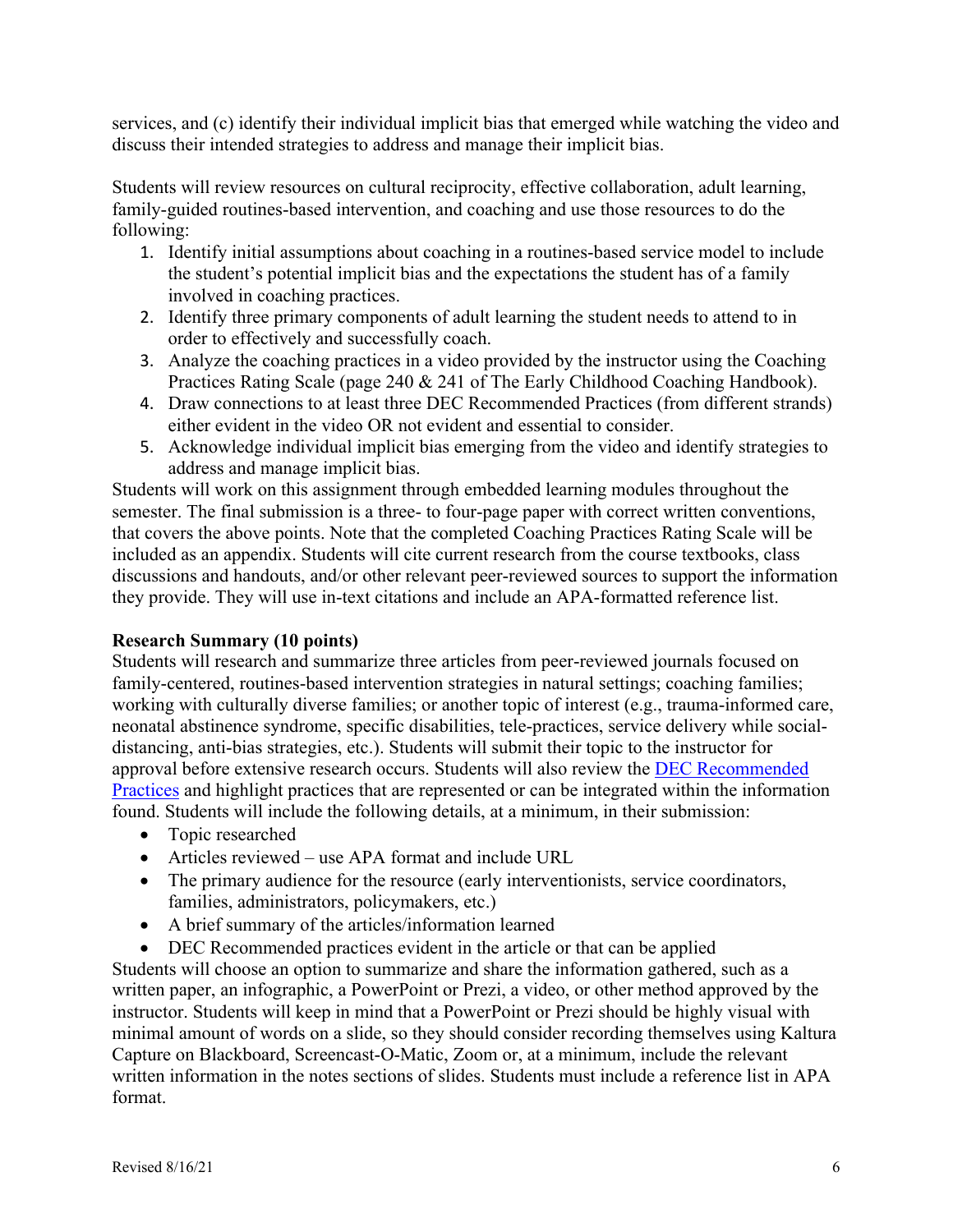# **Individualized Family Service Plan (IFSP) and Intervention (25 points)**

## *Part 1: IFSP (10 points)*

This assignment is split in two parts and must be submitted to Tk20/VIA through Blackboard.

Students will develop an IFSP based on assessments results included in the assigned case study using the IFSP form provided on Blackboard. They will complete the following sections on the IFSP (see Pletcher & Younggren, 2013, and http://idea.ed.gov):

- Section I: Child and Family Information
- Section II: Team Assessment
	- A. Referral Information, Medical History, Health Status
	- B. Daily Activities and Routines
	- C. Family Concerns, Priorities, and Resources
	- D. Summary of Child's Development
- Section III: Age and Developmental Levels
- Section IV: Outcomes of Early Intervention\*
	- Include at least two appropriate service coordination short-term goals under Outcome #1.
	- Develop two additional outcomes/long-term functional goal, and provide learning opportunities, and at least two short-term goals for each outcome, and interventions).
- Section V: Service Needs to Achieve Early Intervention Outcomes
- Section VI: Other services
- Section VII: IFSP Agreement
	- List the participants in the IFSP meeting

\*When developing the two additional outcomes, students will apply measurement principles and practices to interpret the evaluation results and plan appropriate outcomes and services for the child and family.

## *Part 2: Written Intervention Plan (15 points)*

Students will use what they learned about the child while developing the IFSP to develop a written intervention plan for the child within the context of the family's identified resources, priorities, and concerns. Through the use of intervention strategies and tools, students will write an intervention plan using the template attached that positively influences the child and family that will include the following:

- Written intervention plan using the provided template;
- Explanation of how interventions address family needs, culture, and diversity; and
- Rationale as to how the intervention strategies and tools address the selected outcome of early intervention and reflect the child's strengths, areas of needs, and family concerns and priorities.

Students will cite current research from the course textbooks, class discussions and handouts, and/or other relevant sources to support their rationale, conclusions, and assertions. Students will use in-text citations and include a reference list per APA style guidelines.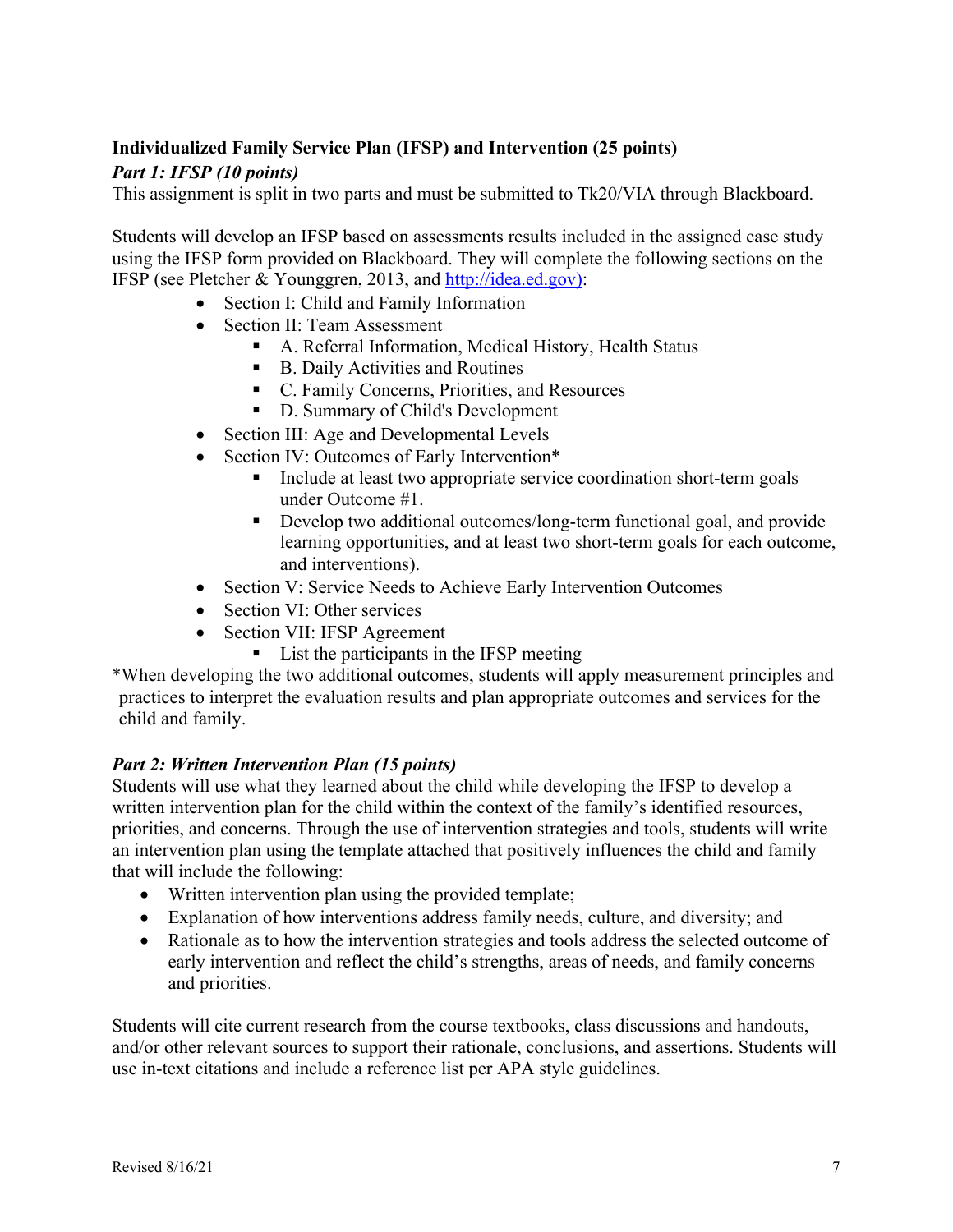## • **Other Requirements**

## **Attendance and Participation (25 points)**

Because active participation and engagement are imperative for optimal learning, preparation for and participation in online activities will be evaluated based on the following criteria:

- Students complete readings and online content as evidenced by their ability to discuss and write about the concepts presented and examined in the texts as well as participate fully in related activities.
- Students are actively involved in online learning experiences as evidenced by (a) participating in all activities, (b) engaging in small- and large-group discussions, (c) completing written work related to the activities, and (d) supporting the participation and learning of classmates.
- Students show evidence of critical reflective thinking through online discussions, activities, and written reflections.
- Students display professional dispositions at all times while interacting with the instructor and other students.
- Students complete participation activities across the semester that complement the scheduled course topic. Instructors will periodically collect artifacts from the activities. Students who actively engage in the learning experience will receive credit for their efforts. Graded participation activities are not announced and are implemented at the discretion of the instructor.
- Students submit an attendance and participation self-evaluation.

# **Written Assignments**

All formal written assignments will be evaluated for content and presentation. The American Psychological Association, Seventh Edition (APA) style will be followed for all written work. All written work unless otherwise noted must be completed on a word processor and should be proofread carefully. (Use spell check!) If students are not confident of their own ability to catch errors, they should have another person proofread their work. When in doubt, they should check the APA manual. Students may consult the Writing Center for additional writing support. Students will do the following:

- 1. Present ideas in a clear, concise, and organized manner. (Avoid wordiness and redundancy.)
- 2. Develop points coherently, definitively, and thoroughly.
- 3. Refer to appropriate authorities, studies, and examples to document where appropriate. (Avoid meaningless generalizations, unwarranted assumptions, and unsupported opinions.)
- 4. Use correct capitalization, punctuation, spelling, and grammar.
- 5. Type the paper with double spacing, indented paragraphs, 1-inch margins all around, and 12-point Times New Roman font.

# • **Grading**

 $A = 95-100$   $A = 90-94$   $B = 87-89$   $B = 80-86$   $C = 70-79$   $F = 70$ 

Incomplete (IN): This grade may be given to students who are passing a course but who may be unable to complete scheduled coursework for a cause beyond reasonable control.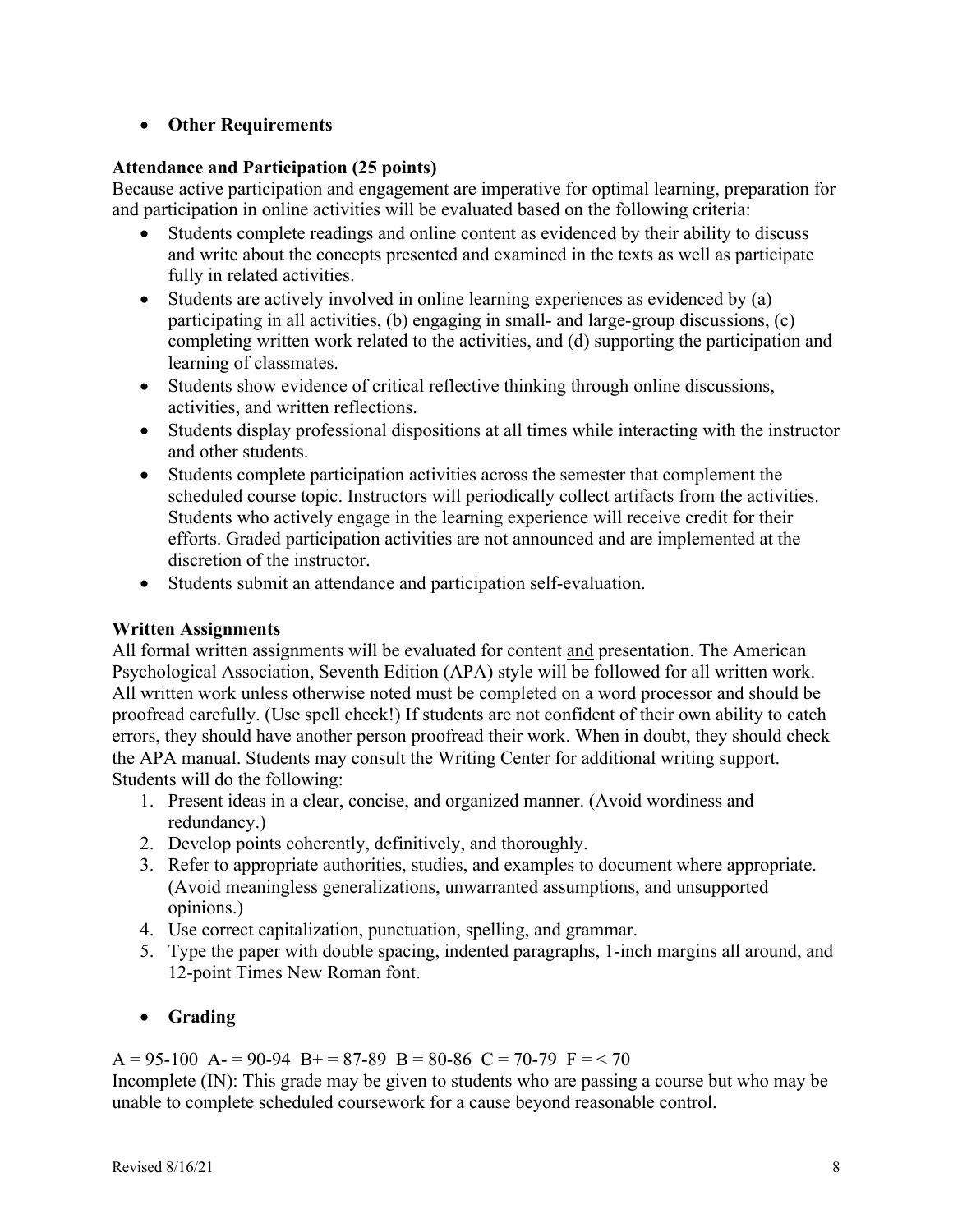All CEHD students are held to the university grading policies as described in the Academic Policies section of the current catalog, which can be accessed at http://catalog.gmu.edu. Those students seeking Virginia initial teaching licensure must earn a B- or better in all graduate licensure coursework.

### **Professional Dispositions**

Students are expected to exhibit professional behaviors and dispositions at all times. See https://cehd.gmu.edu/students/policies-procedures/.

| <b>Date</b>        | <b>Topics</b>                         | <b>Readings</b>                             |  |
|--------------------|---------------------------------------|---------------------------------------------|--|
| Week 1             | Introductions                         | Pletcher & Younggren, Forward,              |  |
| Aug 23-29          | <b>Course Overview</b>                | Introduction, Ch 1                          |  |
|                    | <b>Syllabus and Assignments</b>       |                                             |  |
| <b>Synch Class</b> | Introduction to Early Intervention    | Due to Bb by 8/28 - VEIPD Initial           |  |
| <b>Wed, Aug 25</b> |                                       | <b>Certification Module - Overview:</b>     |  |
|                    |                                       | <b>Mission &amp; Key Principles</b>         |  |
| Week 2             | Key Components and Current            | Pletcher & Younggren, Ch 2                  |  |
| Aug 30-            | Regulations                           |                                             |  |
| Sept 5             | Reviewing Legislation                 | Rush & Shelden, Ch 1                        |  |
|                    | <b>IDEA</b>                           |                                             |  |
| Async Week         | Part C<br>$\bullet$                   | <b>NAEYC</b> Developmentally Appropriate    |  |
|                    | IFSP development<br>$\bullet$         | <b>Practice Position Statement (see Bb)</b> |  |
|                    | Facilitating transition<br>$\bullet$  |                                             |  |
| Week 3             | Early Intervention Policies and       | Pletcher & Younggren, Ch 3                  |  |
| <b>Sept 7-12</b>   | Principles                            |                                             |  |
|                    | Effective service                     | Rush & Shelden, Ch 2                        |  |
| <b>Sync Class</b>  | coordination                          |                                             |  |
| <b>Wed, Sept 8</b> | Interagency coordination<br>$\bullet$ | Due to Bb by 9/11 – VEIPD Initial           |  |
|                    | Training, managing, and               | <b>Certification Modules - Child</b>        |  |
|                    | monitoring                            | Development                                 |  |
|                    | paraprofessionals                     |                                             |  |
| Week 4             | Theories and Techniques of            | Rush & Shelden, Ch 3                        |  |
| <b>Sept 13-19</b>  | Family-Centered Intervention          |                                             |  |
|                    | Family systems theory                 | Parent Perspectives of Participation in     |  |
| Async Week         | Ecological theory                     | Home and Community Activities When          |  |
|                    | Cultural reciprocity<br>$\bullet$     | Receiving Part C Early Intervention         |  |
|                    | process                               | Service (see Bb)                            |  |
|                    | Family dynamics<br>$\bullet$          |                                             |  |
|                    | Family and community                  |                                             |  |
|                    | resources                             |                                             |  |

#### **Class Schedule**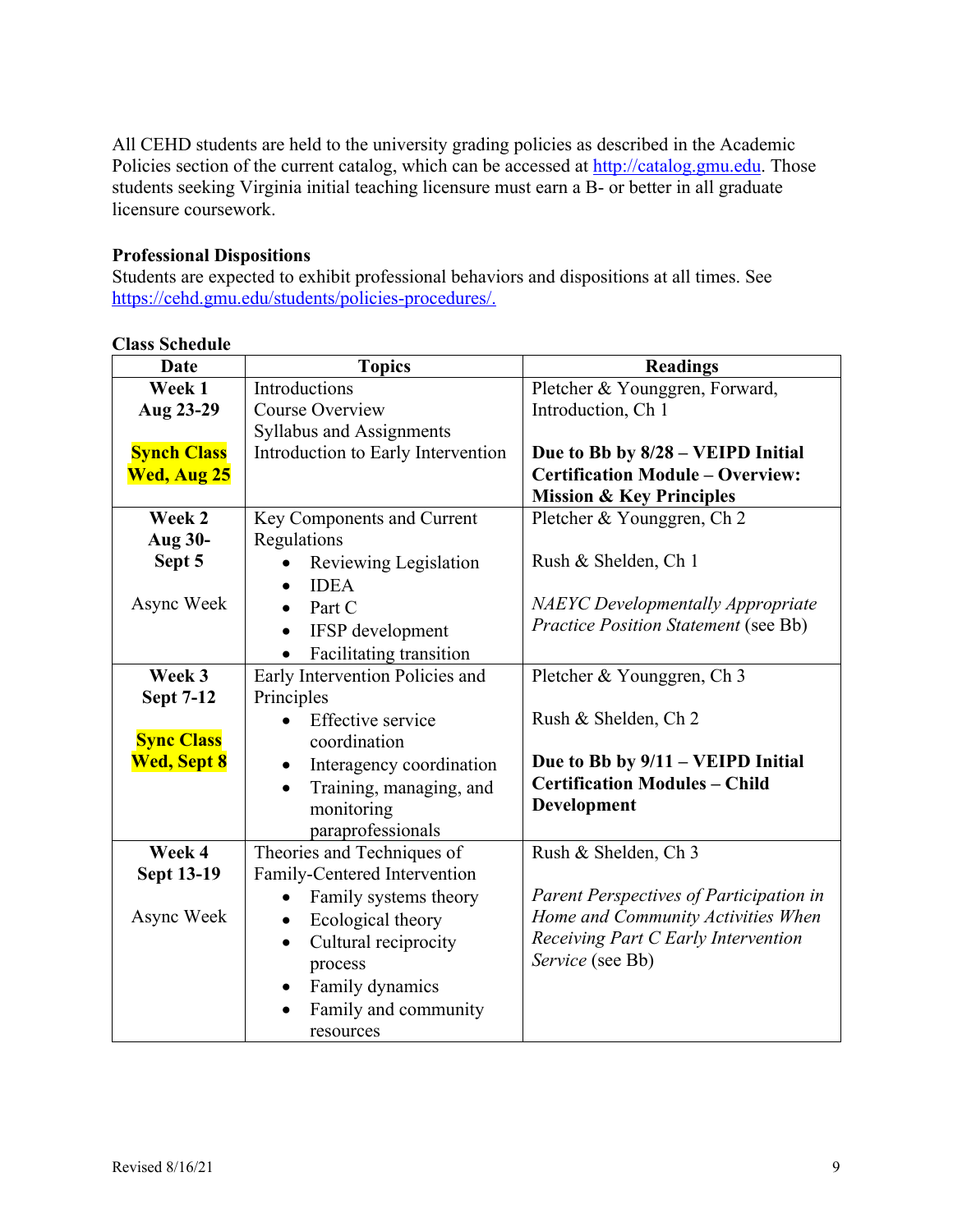| Date                | <b>Topics</b>                           | <b>Readings</b>                          |  |
|---------------------|-----------------------------------------|------------------------------------------|--|
| Week 5              | <b>Consultation and Collaboration</b>   | Rush & Shelden Ch 4                      |  |
| <b>Sept 20-26</b>   | Skills and strategies                   |                                          |  |
|                     | Case management                         | Due to Bb by 9/25 – VEIPD Initial        |  |
| <b>Sync Class</b>   | Coaching                                | <b>Certification Modules-Effective</b>   |  |
| <b>Wed, Sept 22</b> | Mentoring                               | <b>Practices for Implementing EI</b>     |  |
|                     | Co-teaching                             |                                          |  |
| Week 6              | Early Intervention Process and          | Pletcher & Younggren, Ch 4, 5            |  |
| Sept 27-Oct 3       | Components                              |                                          |  |
|                     | Referral and Intake                     | <b>ITC Practice Manual</b>               |  |
| Async Week          | Gathering information                   |                                          |  |
|                     | from families                           | Due to Bb by $10/2$ – Research           |  |
|                     | Observation of families                 | <b>Summary</b>                           |  |
|                     | and children                            |                                          |  |
|                     | Interview techniques with               |                                          |  |
|                     | families                                |                                          |  |
|                     | Informal assessment                     |                                          |  |
|                     | Assessment and Evaluation               |                                          |  |
|                     | Review of child                         |                                          |  |
|                     |                                         |                                          |  |
|                     | development domains and<br>assessment   |                                          |  |
|                     | Self-regulation, behavior,<br>$\bullet$ |                                          |  |
|                     | and child guidance for                  |                                          |  |
|                     | infants and toddlers                    |                                          |  |
|                     | Consultation and                        |                                          |  |
|                     | collaboration in                        |                                          |  |
|                     | assessment                              |                                          |  |
| Week 7              | Eligibility                             | Pletcher & Younggren, Ch 6               |  |
| <b>Oct 4-10</b>     | <b>IFSP</b>                             |                                          |  |
|                     | Components                              | <b>ITC Practice Manual</b>               |  |
| <b>Sync Class</b>   | Functional outcomes                     |                                          |  |
| <b>Wed, Oct 6</b>   | Short-term goals                        | Due to Bb by 10/9 - VEIPD Initial        |  |
|                     |                                         | <b>Certification Modules - Authentic</b> |  |
|                     |                                         | <b>Assessment AND The Early</b>          |  |
|                     |                                         | <b>Intervention Process</b>              |  |
| Week 8              | <b>Service Delivery</b>                 | Pletcher & Younggren, Ch 7               |  |
| Oct 11-17           | Support success and                     |                                          |  |
| Async Week          | functionality                           | Rush & Shelden, Ch 8                     |  |
|                     | Natural environments                    |                                          |  |
|                     | Inclusive environments                  |                                          |  |
|                     | with typically developing               |                                          |  |
|                     | peers<br>Least restrictive              |                                          |  |
|                     | environments                            |                                          |  |
|                     |                                         |                                          |  |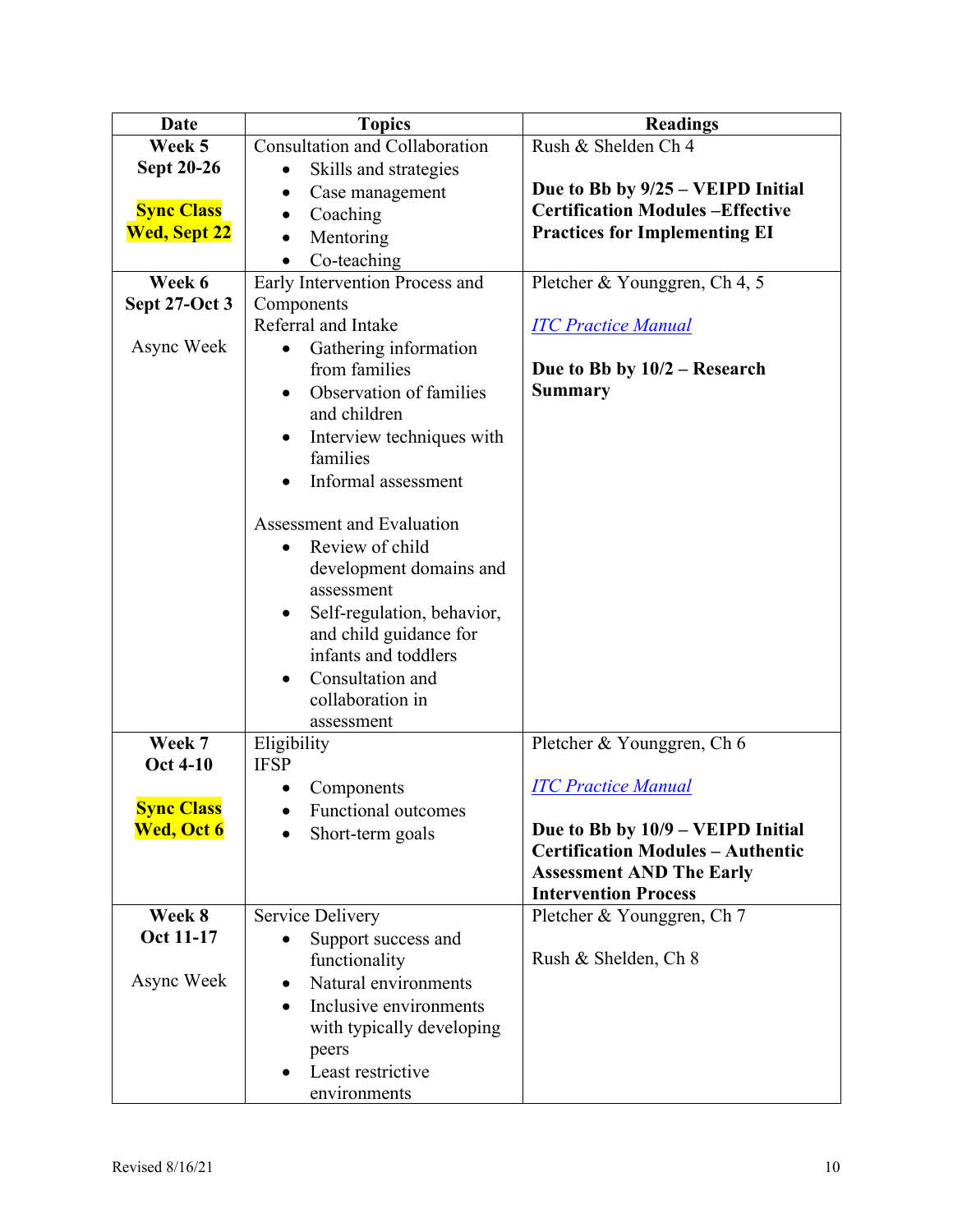| Date                                                        | <b>Topics</b>                                                                                                                                                                                    | <b>Readings</b>                                                                                                                                                                                                    |  |
|-------------------------------------------------------------|--------------------------------------------------------------------------------------------------------------------------------------------------------------------------------------------------|--------------------------------------------------------------------------------------------------------------------------------------------------------------------------------------------------------------------|--|
| Week 9                                                      | <b>Service Delivery</b>                                                                                                                                                                          | Rush & Shelden Ch 5, 7                                                                                                                                                                                             |  |
| Oct 18-24<br><b>Sync Class</b><br>Wed, Oct 20               | Coaching<br>$\bullet$<br>Routines-based<br>$\bullet$<br>interventions<br><b>Embedded</b> interventions<br>$\bullet$<br>Consultation and<br>$\bullet$<br>collaboration among<br>service providers | Using Routines-Based Intervention in<br><b>Early Childhood Special Education</b><br>(see Bb)<br>Due to Bb by 10/23 - VEIPD Initial<br><b>Certification Module -</b><br><b>Responsibilities of EI Practitioners</b> |  |
| Week 10                                                     | <b>Coaching Strategies</b>                                                                                                                                                                       | Rush & Shelden, Ch 7 & 9                                                                                                                                                                                           |  |
| Oct 25-31                                                   | Support social emotional                                                                                                                                                                         |                                                                                                                                                                                                                    |  |
| Async Week                                                  | development<br>Address behavior<br>management within the<br>natural environment                                                                                                                  | A Case for Family Coaching in Early<br>Intervention (See Bb)<br>Due to Bb by 10/30 - IFSP Part 1                                                                                                                   |  |
| Week 11                                                     | <b>Intervention Plan</b>                                                                                                                                                                         | Pletcher & Younggren, Ch 9                                                                                                                                                                                         |  |
| <b>Nov 1-7</b>                                              | <b>Support IFSP outcomes</b><br>$\bullet$                                                                                                                                                        |                                                                                                                                                                                                                    |  |
| <b>Sync Class</b><br><b>Wed, Nov 3</b>                      | Developmentally<br>$\bullet$<br>appropriate intervention<br>techniques<br>Progress monitoring                                                                                                    | Odom et al. (2011) Inclusion of Young<br>Children with Disabilities $-A$ Quarter<br>Century of Research Perspectives (see<br>Bb)                                                                                   |  |
|                                                             |                                                                                                                                                                                                  | Due to Bb by 11/6 – Coaching Skills<br>& Reflection                                                                                                                                                                |  |
| Week 12                                                     | Transition                                                                                                                                                                                       | Pletcher & Younggren, Ch 8                                                                                                                                                                                         |  |
| <b>Nov 8-14</b>                                             | Options<br>$\bullet$                                                                                                                                                                             |                                                                                                                                                                                                                    |  |
| Async Week                                                  | Interagency coordination<br>Indicator 7                                                                                                                                                          |                                                                                                                                                                                                                    |  |
| Week 13                                                     | Current Key Issues in Early                                                                                                                                                                      | Rush & Shelden, Ch 11                                                                                                                                                                                              |  |
| <b>Nov 15-21</b><br><b>Sync Class</b><br><b>Wed, Nov 17</b> | Intervention                                                                                                                                                                                     | Due to Bb by $11/20$ – IFSP Part 2 –<br><b>The Intervention Plan</b>                                                                                                                                               |  |
| Week 14                                                     | Systemic Issues Facing EI Today                                                                                                                                                                  | Pletcher & Younggren, Ch 10                                                                                                                                                                                        |  |
| <b>Nov 22-28</b>                                            |                                                                                                                                                                                                  |                                                                                                                                                                                                                    |  |
| Async Week                                                  |                                                                                                                                                                                                  |                                                                                                                                                                                                                    |  |
| Week 15                                                     | Course Wrap Up and Resource                                                                                                                                                                      | Due to Bb by 12/4 – Attendance and                                                                                                                                                                                 |  |
| <b>Nov 29-Dec 5</b>                                         | Sharing                                                                                                                                                                                          | <b>Participation Self-Evaluation</b>                                                                                                                                                                               |  |
| <b>Sync Class</b><br><b>Wed, Dec 1</b>                      |                                                                                                                                                                                                  | Due to Bb by $12/4$ – Final upload of<br><b>Individualized Family Service Plan</b><br>(IFSP) and Intervention to VIA                                                                                               |  |

Note: Faculty reserves the right to alter the schedule as necessary, with notification to students.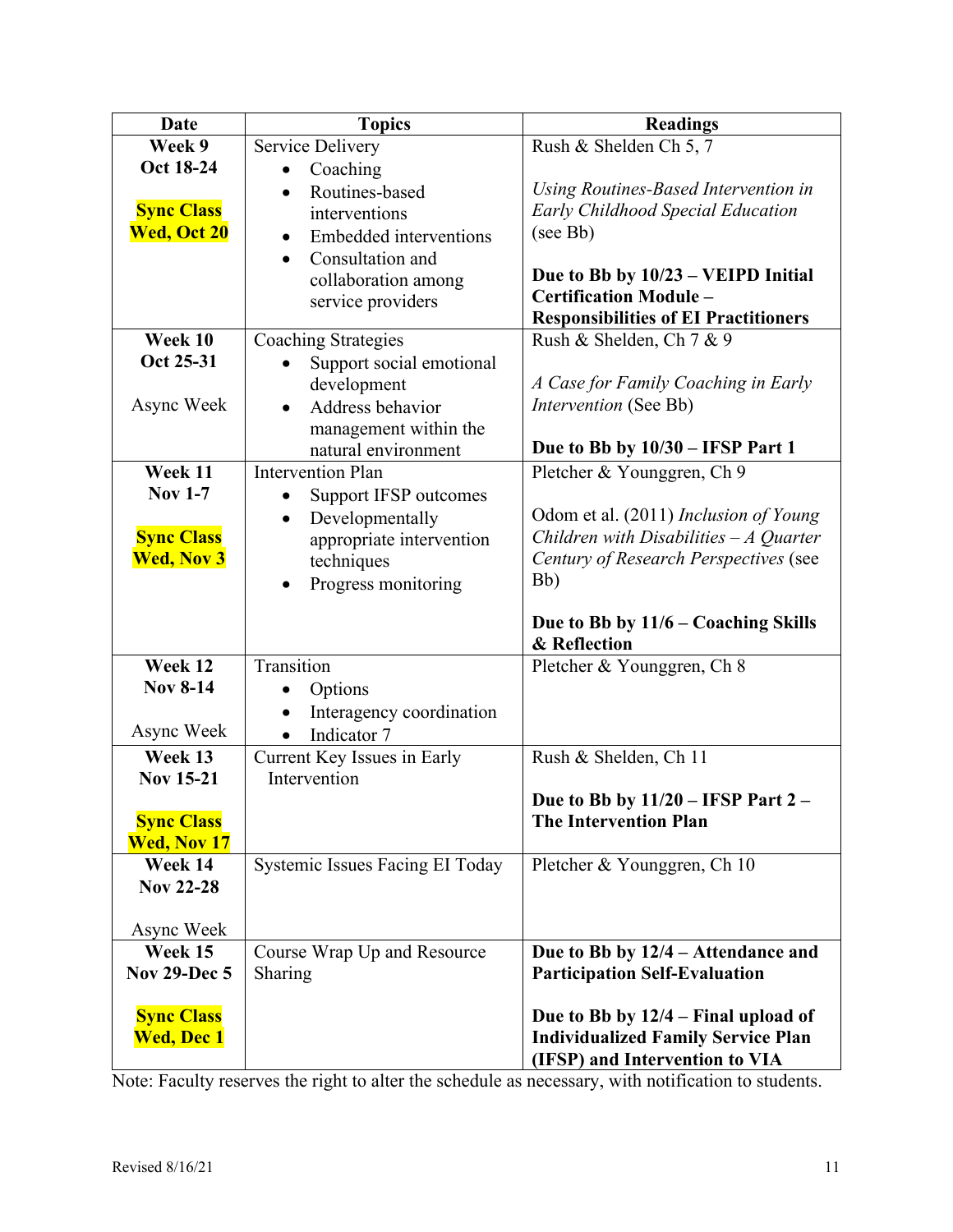## **Core Values Commitment**

The College of Education and Human Development is committed to collaboration, ethical leadership, innovation, research-based practice, and social justice. Students are expected to adhere to these principles: http://cehd.gmu.edu/values/.

#### **GMU Policies and Resources for Students**

#### *Policies*

- Students must adhere to the guidelines of the Mason Honor Code (see https://catalog.gmu.edu/policies/honor-code-system/).
- Students must follow the university policy for Responsible Use of Computing (see https://universitypolicy.gmu.edu/policies/responsible-use-of-computing/).
- Students are responsible for the content of university communications sent to their Mason email account and are required to activate their account and check it regularly. All communication from the university, college, school, and program will be sent to students **solely** through their Mason email account.
- Students with disabilities who seek accommodations in a course must be registered with George Mason University Disability Services. Approved accommodations will begin at the time the written letter from Disability Services is received by the instructor (see http://ds.gmu.edu/).
- Students must follow the university policy stating that all sound emitting devices shall be silenced during class unless otherwise authorized by the instructor.

#### *Campus Resources*

- Support for submission of assignments to Tk20/VIA should be directed to tk20help@gmu.edu or https://cehd.gmu.edu/aero/tk20. Questions or concerns regarding use of Blackboard should be directed to https://its.gmu.edu/knowledge-base/blackboardinstructional-technology-support-for-students/.
- For information on student support resources on campus, see https://ctfe.gmu.edu/teaching/student-support-resources-on-campus.

**Notice of mandatory reporting of sexual assault, interpersonal violence, and stalking:** As a faculty member, I am designated as a "Responsible Employee," and must report all disclosures of sexual assault, interpersonal violence, and stalking to Mason's Title IX Coordinator per University Policy 1202. If you wish to speak with someone confidentially, please contact one of Mason's confidential resources, such as Student Support and Advocacy Center (SSAC) at 703- 380-1434 or Counseling and Psychological Services (CAPS) at 703-993-2380. You may also seek assistance from Mason's Title IX Coordinator by calling 703-993-8730, or emailing titleix@gmu.edu.

## **For additional information on the College of Education and Human Development, please visit our website: http://cehd.gmu.edu.**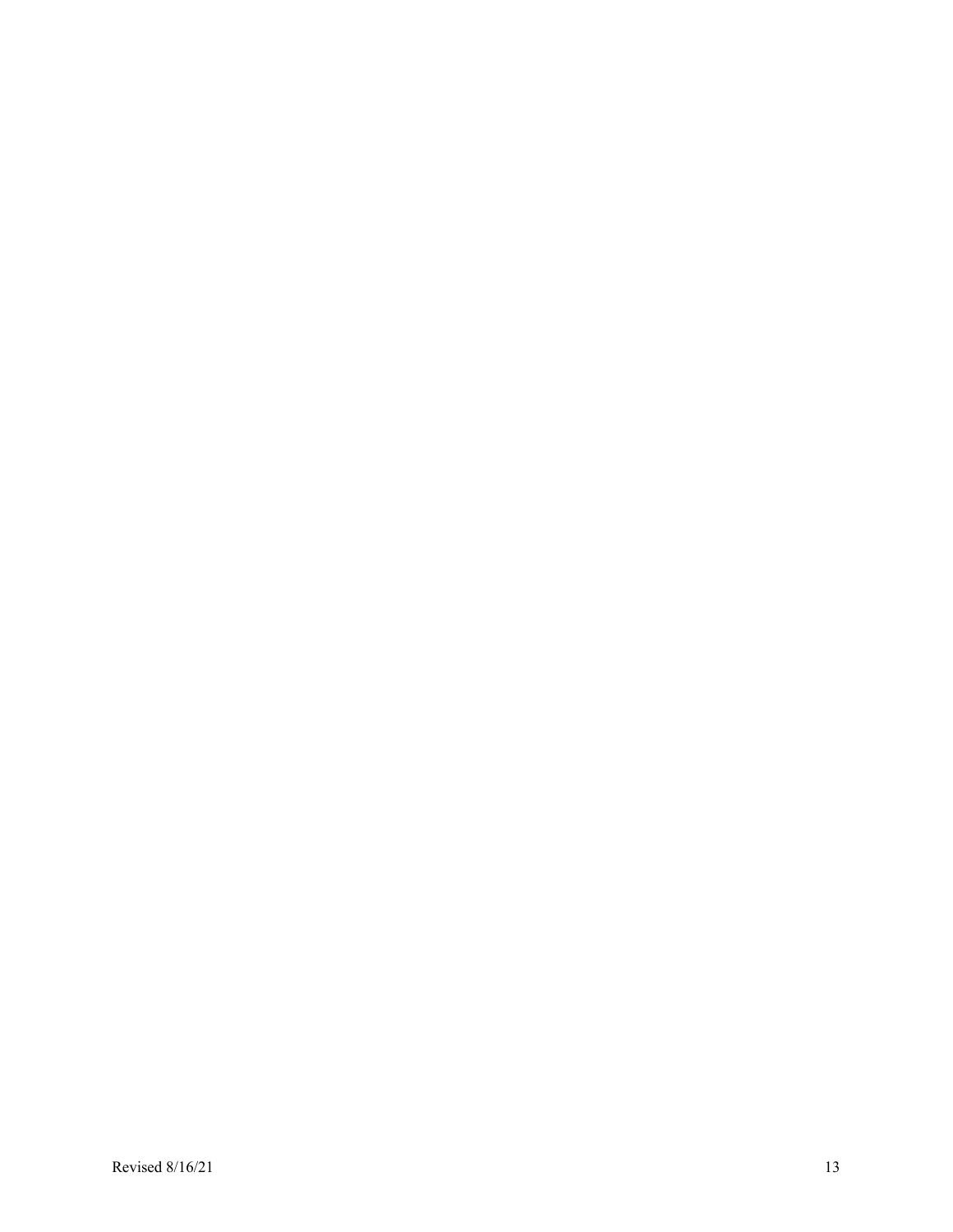## **Individualized Family Service Plan (IFSP) and Intervention Plan Template**

**Outcome 1:** *Identify one outcome from the IFSP and provide a rationale for why this outcome is appropriate for this child/family.*

1.

Rationale:

**Context/Family Priorities and Concerns:** *Describe the family priorities and concerns.* 

**Child and Family Strengths and Needs:** *Describe the child and family strengths and areas of need. For a rationale, discuss how these strengths and needs will be used to meet/support the outcome.*

Rationale:

**Natural Environment:** *List and discuss several natural environments in which the outcome may be implemented for the child and family. For a rationale, explain why the natural environments you identified are appropriate for this family.*

Rationale:

**Daily Routines and Activities:** *List and discuss several opportunities throughout the child's day in which intervention strategies may be implemented to assist the child and family with achieving the outcome. Explain reasons for selected those parts of the family routine.*

Rationale:

**Strategy 1:** *Describe the strategy and how it will be used with the child and family. Be sure to discuss the daily routine/activity in which the strategy is based, as well as all materials that will be used during the intervention session. For a rationale, explain your reasons for choosing the strategies, materials, and routine/activity.*

Rationale: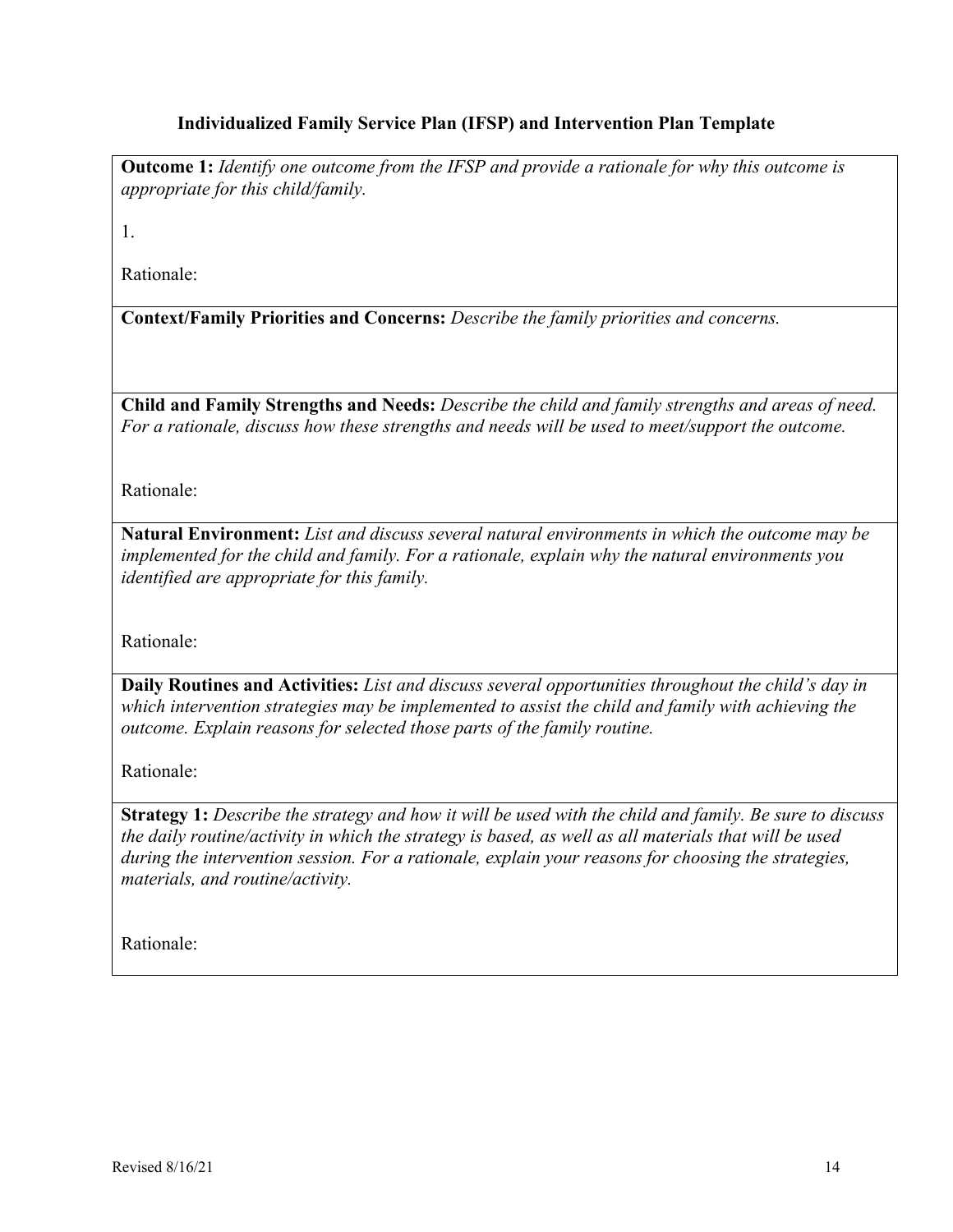**Strategy 2:** *Describe the strategy and how it will be used with the child and family. Be sure to discuss the daily routine/activity in which the strategy is based, as well as all materials that will be used during the intervention session. For a rationale, explain your reasons for choosing the strategies, materials, and routine/activity.*

Rationale:

**Strategy 3:** *Describe the strategy and how it will be used with the child and family. Be sure to discuss the daily routine/activity in which the strategy is based, as well as all materials that will be used during the intervention session. For a rationale, explain your reasons for choosing the strategies, materials, and routine/activity.*

Rationale:

**Considerations for Family Culture:** *Provide a brief summary of the family's cultural background. Describe how the family's culture affects the development of the IFSP, provision of services, and views on childhood exceptionalities.*

**Accommodations/Modifications/Assistive Technology:** *Considering the child and family strengths and needs, describe specific accommodations, etc. to be used to support the intervention strategies. The rationale will discuss why these accommodations, etc. are appropriate for this child/family and for use in early intervention.*

Rationale:

**Collaboration:** *List and discuss potential related service provider with whom you would collaborate to implement these strategies. Include information on the role of the collaborator; how the collaborator will work with you, the child, and the family; and any special considerations during this collaboration. For a rationale, explain why this collaboration is necessary for this child and family.*

Rationale:

**Progress Monitoring:** *Describe how you will monitor progress toward achievement of this outcome. For a rationale, explain your reasons for choosing how progress will be monitored.*

Rationale: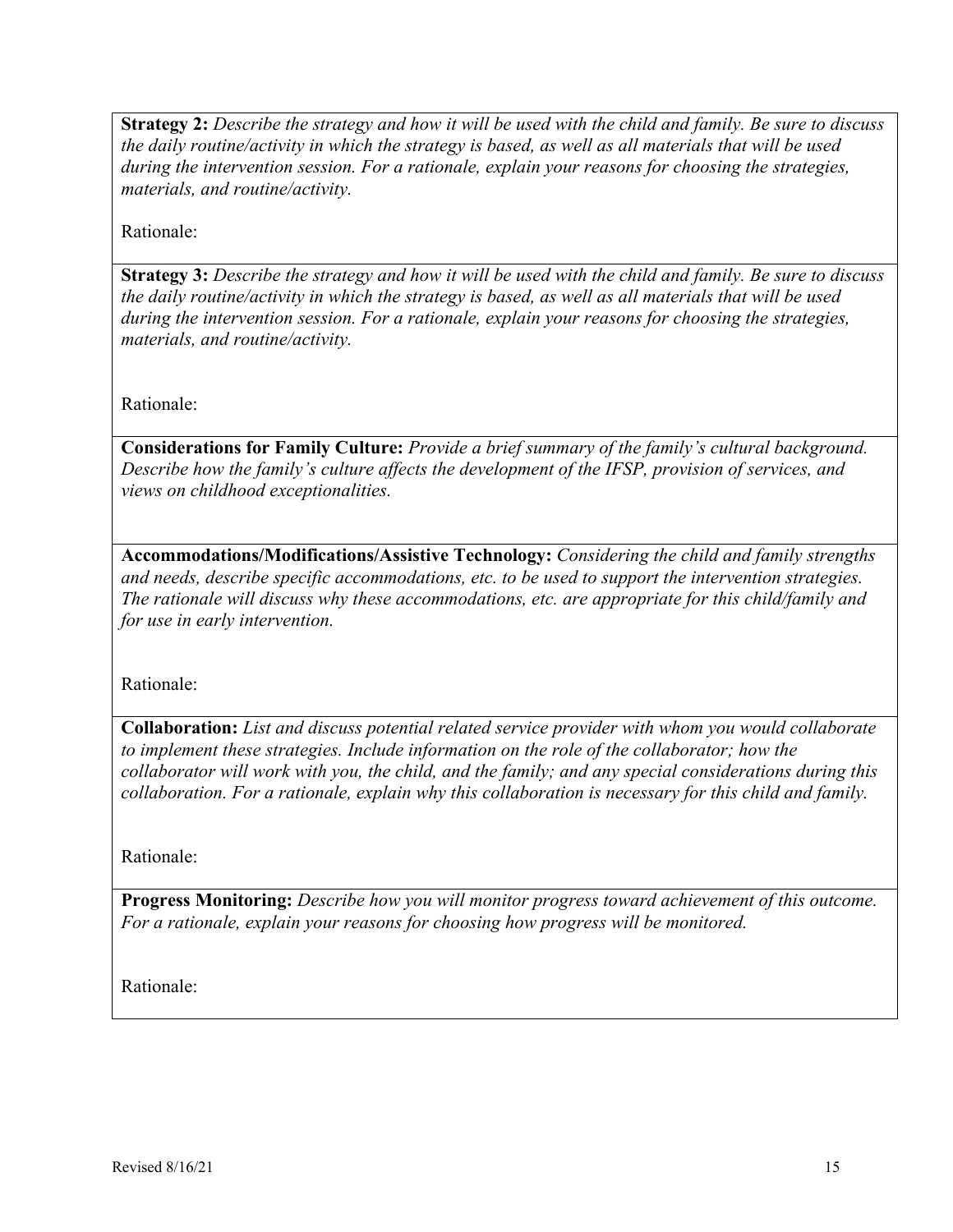| <b>Evaluation Guide</b> |  |
|-------------------------|--|
|-------------------------|--|

| <b>Individualized Family Service Plan (IFSP) and Intervention</b>                                                                                                                                                                                                                                           |                                                                                                                                              |                                                                                                                                                                                                                                                                                                                                                                                                                                                                                                                                                                                               |                                                                                                                                                                                                                                                                                                                                                                                                                                                                                                                                                                                                                                                              |                                                                                                                                                                                                                                                                                                                                                                           |
|-------------------------------------------------------------------------------------------------------------------------------------------------------------------------------------------------------------------------------------------------------------------------------------------------------------|----------------------------------------------------------------------------------------------------------------------------------------------|-----------------------------------------------------------------------------------------------------------------------------------------------------------------------------------------------------------------------------------------------------------------------------------------------------------------------------------------------------------------------------------------------------------------------------------------------------------------------------------------------------------------------------------------------------------------------------------------------|--------------------------------------------------------------------------------------------------------------------------------------------------------------------------------------------------------------------------------------------------------------------------------------------------------------------------------------------------------------------------------------------------------------------------------------------------------------------------------------------------------------------------------------------------------------------------------------------------------------------------------------------------------------|---------------------------------------------------------------------------------------------------------------------------------------------------------------------------------------------------------------------------------------------------------------------------------------------------------------------------------------------------------------------------|
|                                                                                                                                                                                                                                                                                                             | <b>Exceeds</b>                                                                                                                               | <b>Meets</b>                                                                                                                                                                                                                                                                                                                                                                                                                                                                                                                                                                                  | <b>Approaches</b>                                                                                                                                                                                                                                                                                                                                                                                                                                                                                                                                                                                                                                            | <b>Does Not Meet</b>                                                                                                                                                                                                                                                                                                                                                      |
| Part 1: IFSP                                                                                                                                                                                                                                                                                                |                                                                                                                                              |                                                                                                                                                                                                                                                                                                                                                                                                                                                                                                                                                                                               |                                                                                                                                                                                                                                                                                                                                                                                                                                                                                                                                                                                                                                                              |                                                                                                                                                                                                                                                                                                                                                                           |
| <b>CEC 4.2</b><br>Beginning special<br>education<br>professionals use<br>knowledge of<br>measurement<br>principles and<br>practices to<br>interpret<br>assessment results<br>and guide<br>educational<br>decisions for<br>individuals with<br>exceptionalities.<br><b>Part 2: Written Intervention Plan</b> | Student met<br>expectations<br>and applied<br>current research<br>to support<br>learning<br>opportunities<br>and intervention<br>strategies. | Student used<br>assessment results<br>to identify the<br>child and family<br>strengths and<br>needs across<br>developmental<br>domains.<br>Student developed<br>two outcomes<br>based on<br>assessment results<br>that are designed<br>to meet the child's<br>developmental<br>needs and integrate<br>information<br>gathered from the<br>family regarding<br>their concerns and<br>priorities.<br>Student described<br>developmentally<br>appropriate<br>learning<br>opportunities,<br>short-term goals,<br>and interventions<br>that will be used to<br>meet the child and<br>family needs. | Student used<br>assessment results<br>to identify the<br>child and family<br>strengths and<br>needs across<br>developmental<br>domains.<br>Student developed<br>one to two<br>outcomes based<br>on assessment<br>results that are<br>designed to meet<br>the child's<br>developmental<br>needs and<br>integrate<br>information<br>gathered from the<br>family regarding<br>their concerns and<br>priorities.<br>However, student<br>did not provide a<br>detailed<br>description of<br>developmentally<br>appropriate<br>learning<br>opportunities,<br>short-term goals,<br>and interventions<br>that will be used<br>to meet the child<br>and family needs. | Student did not<br>address the<br>developmental<br>needs of the child<br>and/or the family<br>resources,<br>priorities, and<br>concerns based<br>on the<br>interpretation of<br>the results of the<br>assessment across<br>the five<br>developmental<br>domains and did<br>not write<br>outcomes based<br>on the<br>information<br>gathered from the<br>child and family. |
| <b>CEC 6.3</b>                                                                                                                                                                                                                                                                                              | Student met                                                                                                                                  | Student provided                                                                                                                                                                                                                                                                                                                                                                                                                                                                                                                                                                              | Student implied                                                                                                                                                                                                                                                                                                                                                                                                                                                                                                                                                                                                                                              | Student did not                                                                                                                                                                                                                                                                                                                                                           |
| Beginning special                                                                                                                                                                                                                                                                                           | expectations and                                                                                                                             | a detailed                                                                                                                                                                                                                                                                                                                                                                                                                                                                                                                                                                                    | that intervention                                                                                                                                                                                                                                                                                                                                                                                                                                                                                                                                                                                                                                            | address the                                                                                                                                                                                                                                                                                                                                                               |
| education                                                                                                                                                                                                                                                                                                   | provided current                                                                                                                             | description of the                                                                                                                                                                                                                                                                                                                                                                                                                                                                                                                                                                            | services would be                                                                                                                                                                                                                                                                                                                                                                                                                                                                                                                                                                                                                                            | cultural context                                                                                                                                                                                                                                                                                                                                                          |
| professionals                                                                                                                                                                                                                                                                                               | research to                                                                                                                                  | cultural context                                                                                                                                                                                                                                                                                                                                                                                                                                                                                                                                                                              | provided within                                                                                                                                                                                                                                                                                                                                                                                                                                                                                                                                                                                                                                              | within which                                                                                                                                                                                                                                                                                                                                                              |